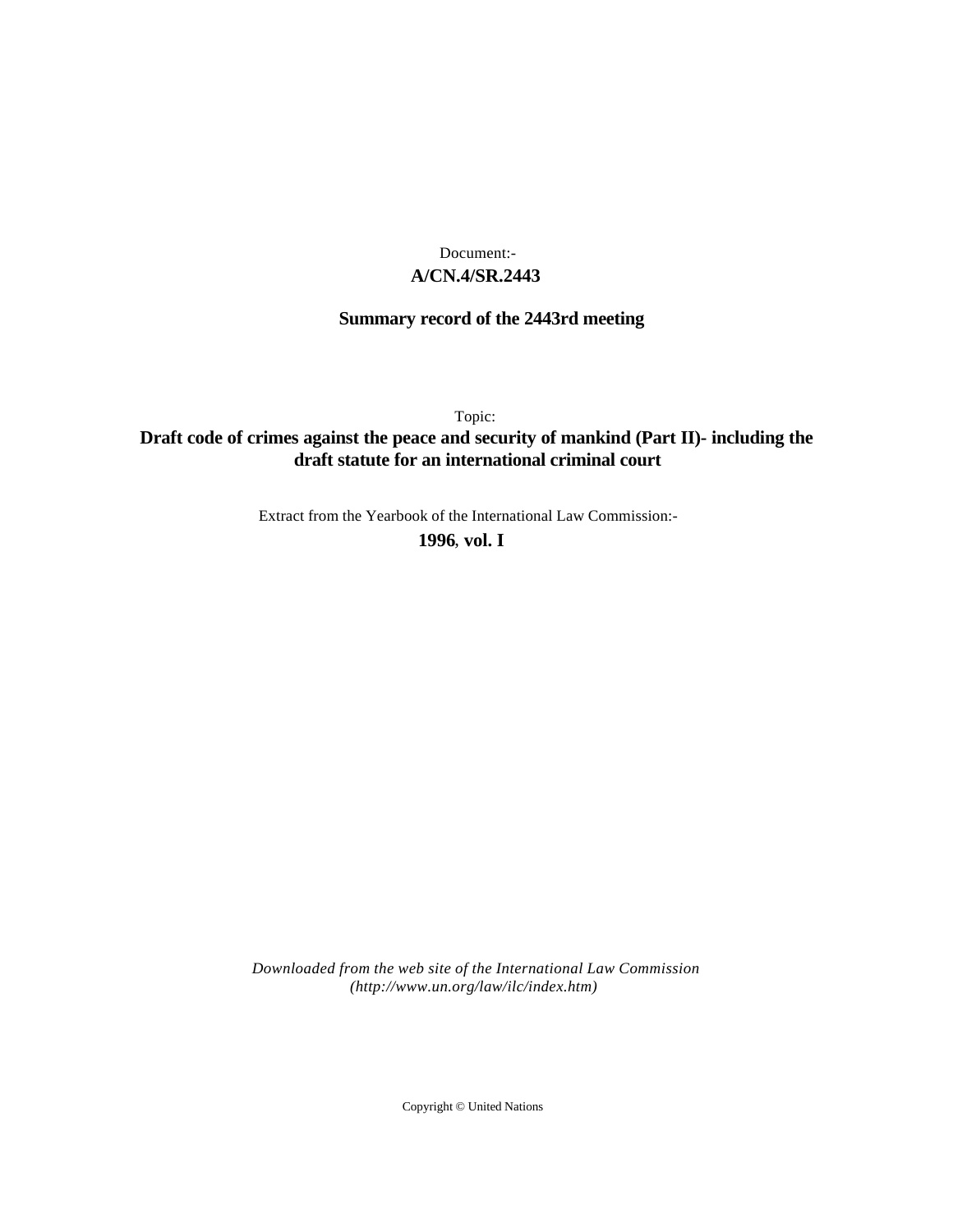instance, against men—but it was hardly a crime against humanity.

66. Mr. CALERO RODRIGUES (Chairman of the Drafting Committee), referring to Mr. Bowett's comment in connection with the expression "in a systematic manner", recalled that, in paragraph (3) of the commentary to article 21 relating to systematic or mass violations of human rights adopted on first reading, it was stated:

The systematic element relates to a constant practice or to a methodical plan to carry out such violations. The mass-scale element relates to the number of people affected by such violations or the entity that has been affected.<sup>1</sup>**10 r**

67. Mr. ROBINSON explained that he had not proposed that the criterion of acquiescence should be included in the *chapeau* of the article, but, rather, that the words "and instigated or directed by a Government or by any organization or group" should be deleted from it and that all three ideas should be explained in the commentary.

68. Mr. CALERO RODRIGUES (Chairman of the Drafting Committee) said that the Drafting Committee had incorporated the criterion whose deletion Mr. Robinson was proposing in order to prevent serial murders committed by an individual, such as those which had recently occurred in the United Kingdom of Great Britain and Northern Ireland and Australia and which were acts committed on a large scale, from being considered crimes against humanity.

*The meeting rose at 1.05 p.m.*

10  *Yearbook . . . 1991,* vol. II (Part Two), p. 103.

#### **2443rd MEETING**

*Tuesday, 18 June 1996, at 10.05 a.m.*

#### *Chairman:* Mr. Ahmed MAHIOU

*Present:* Mr. Barboza, Mr. Bennouna, Mr. Bowett, Mr. Calero Rodrigues, Mr. de Saram, Mr. Eiriksson, Mr. Fomba, Mr. Giiney, Mr. He, Mr. Idris, Mr. Kabatsi, Mr. Kusuma-Atmadja, Mr. Lukashuk, Mr. Mikulka, Mr. Pambou-Tchivounda, Mr. Sreenivasa Rao, Mr. Robinson, Mr. Rosenstock, Mr. Szekely, Mr. Thiam, Mr. Tomuschat, Mr. Villagrán Kramer, Mr. Yamada, Mr. Yankov.

**Draft Code of Crimes against the Peace and Security of Mankind<sup>1</sup>**  *(continued)* **(A/CN.4/472, sect. A, A/CN.4/L.522 and Corr.l, A/CN.4/L.532 and Corr.l and 3, ILC(XLVIII)/DC/CRD.3<sup>2</sup> )**

[Agenda item 3]

CONSIDERATION OF THE DRAFT ARTICLES ON SECOND READING<sup>3</sup>  *(continued)*

PART TWO (Crimes against the peace and security of mankind) *(continued)*

ARTICLE 17 (Crimes against humanity) *(continued)*

Subparagraph *if)*

1. The CHAIRMAN, inviting the Commission to continue the consideration of draft article 17, recalled that at the previous meeting, subparagraph  $(f)$  had been criticized for being so broadly worded as to cover acts which could not be qualified as crimes against humanity or, indeed, as crimes at all. The feeling in the Commission had appeared to be that a more detailed identification was needed of acts of institutionalized discrimination on racial, religious or ethnic grounds which constituted a crime against humanity. As an informal suggestion, he wondered whether it might not be appropriate to revert to a modified version of the definition of apartheid to be found in article 20 (Apartheid) as adopted on first reading.<sup>4</sup> Subparagraph *(f)* of article 17 might then read:

"(/) Institutionalized discrimination on racial, religious or ethnic grounds which consists of any of the following acts based on policies and practices of racial segregation and discrimination committed for the purpose of establishing or maintaining domination by one racial, religious or ethnic group over any other racial, religious or ethnic group and systematically oppressing it:

- "(i) Denial to a member or members of any of the above-mentioned groups of the right to life and liberty of person;
- "(ii) Deliberate imposition on any of the abovementioned groups of living conditions calculated to cause its physical destruction in whole or in part;
- "(iii) Any legislative measures and other measures calculated to prevent any of the abovementioned groups from participating in the political, social, economic and cultural life of the country and the deliberate creation of conditions preventing the full development of such a group;

<sup>&</sup>lt;sup>1</sup> For the text of the draft articles provisionally adopted on first reading, see Yearbook . . . 1991, vol. II (Part Two), pp. 94 et seq.

<sup>2</sup> Reproduced in *Yearbook . . . 1996,* vol. II (Part One).

 $3$  For the text of draft articles 1 to 18 as adopted by the Drafting Committee on second reading, see 2437th meeting, para. 7.

<sup>4</sup> See footnote 1 above.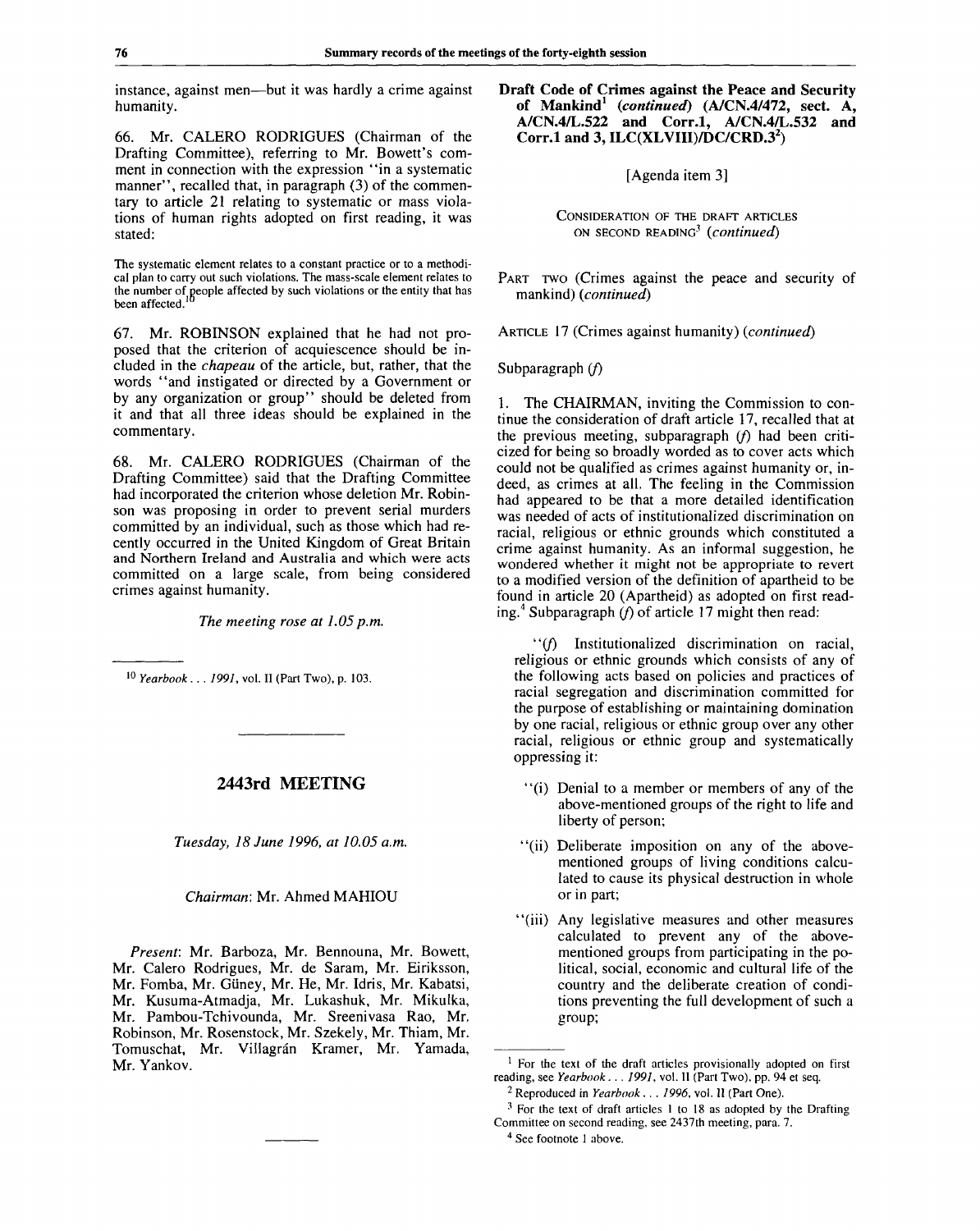- "(iv) Any measures, including legislative measures, designed to divide the population along racial, religious or ethnic lines, in particular by the creation of separate reserves and ghettos for the members of any of the above-mentioned groups, the prohibition of marriages among members of different groups or the expropriation of land and property belonging to such groups or to members thereof;
- "(v) Exploitation of the labour of the members of any of the above-mentioned groups, in particular by submitting them to forced labour;
- "(vi) Persecution of organizations and persons, by depriving them of fundamental rights and freedoms, because they oppose institutionalized discrimination on racial, religious or ethnic grounds."

2. All other subparagraphs of article 17 were, of course, still open for discussion. Emphasizing that the suggestion was purely tentative, he invited members to consider whether the text might serve as a basis for further discussion of subparagraph  $(f)$  and whether they wished to refer the matter back to the Drafting Committee or a working group.

Mr. CALERO RODRIGUES (Chairman of the Drafting Committee), speaking as a member of the Commission, said that the text suggested by the Chairman appeared to have some merits. It should be noted, however, that subparagraph  $(f)$  (vi) of the suggested text related to persecution, which formed the subject of subparagraph *(e).* A working group or the Drafting Committee might perhaps consider the possibility of combining *(f)* with *(e),* which, in his view, was in its present form a little too vague for inclusion in the Code of Crimes against the Peace and Security of Mankind.

4. The CHAIRMAN, replying to a query by Mr. TOMUSCHAT, said that the text he was suggesting for the Commission's consideration was an adaptation of article 20 adopted on first reading.

5. Mr. SZEKELY said that the text of article 20 adopted on first reading had itself been adapted from article II of the International Convention on the Suppression and Punishment of the Crime of Apartheid. The text suggested by the Chairman was a definite improvement over article 17, subparagraph  $(f)$ , as it stood, and deserved to be referred to a small working group for closer study. He did not, however, think it advisable to merge *if)* and *(e),* a possibility the Drafting Committee had discussed at length and had ultimately rejected.

6. Mr. IDRIS, pointing out that members had not yet had time to familiarize themselves with the text suggested by the Chairman, proposed that the Commission should leave article 17 in abeyance and embark on the consideration of article 18. He was not opposed to the Chairman's text, but to discuss it immediately would be premature. The Commission could revert to the subject matter of subparagraph (f) at a later meeting, and, having duly considered the matter, it could refer the subparagraph back to the Drafting Committee or to a working group.

7. Mr. ROSENSTOCK said that he had sympathy with the plea for more time to consider the Chairman's text, which had come as something of a surprise. The suggested text was very lengthy when compared with the remarkably succinct subparagraphs (a) to *(d),* which obviously depended on the commentary for an explanation. The best course would be for the Drafting Committee to look into the whole matter, perhaps combining subparagraphs (e) and (f), but the Commission could complete its examination of the rest of the article.

8. Mr. THIAM (Special Rapporteur) said that the text suggested by the Chairman contained some interesting points, but the Commission should at least engage in a brief exchange of views before referring it to the Drafting Committee or a working group, which needed instructions on what direction their work on article 17, subparagraph  $(f)$ , should take.

9. Mr. LUKASHUK said that he had nothing against the main idea embodied in the Chairman's suggestion but did not think the full text should be incorporated in article 17. The balance of the article would be completely destroyed. There were two possible ways around that problem. One way would be to replace *(f)* as proposed by the Drafting Committee by the *chapeau* of the text suggested by the Chairman and to put subparagraphs (i) to (vi) in the commentary. The other would be to place the full text in a new separate article 16 *bis.* He agreed that a preliminary discussion in plenary was needed before deciding to refer the matter to the Drafting Committee or a working group.

10. Mr. KABATSI said that he concurred with members who had argued in favour of deferring substantive consideration of the Chairman's suggestion until a later meeting. He also agreed that to include a text of such considerable length in an article in which the other subparagraphs were very succinct could well distort the article as a whole. The idea of merging  $(e)$  and  $(f)$  into a separate article on persecution and institutionalized discrimination was, at first glance, attractive.

11. Mr. CALERO RODRIGUES (Chairman of the Drafting Committee) recalled that, when introducing article 17 (2442nd meeting), he had reported that a lengthy discussion had taken place in the Drafting Committee with respect to the crime listed in subparagraph  $(f)$ . Some members had proposed the inclusion of the crime of "institutionalized racial discrimination", with the intention of covering the crime of apartheid under a more general name, and others had expressed doubts and had felt that, if institutionalized discrimination were to be included, it should not be limited to discrimination on racial grounds. Views as to which grounds should be mentioned in the text had been divided, and the Committee presented the text of subparagraph *if)* with very strong reservations on the part of some of its members. Accordingly, the Commission ought first to ascertain whether the prevailing feeling was that the crime of "institutionalized discrimination" should include discrimination on religious and ethnic as well as on racial grounds. If that proved to be the case, the Commission might go on to consider the text suggested by the Chairman. A majority of members might feel that only racial discrimination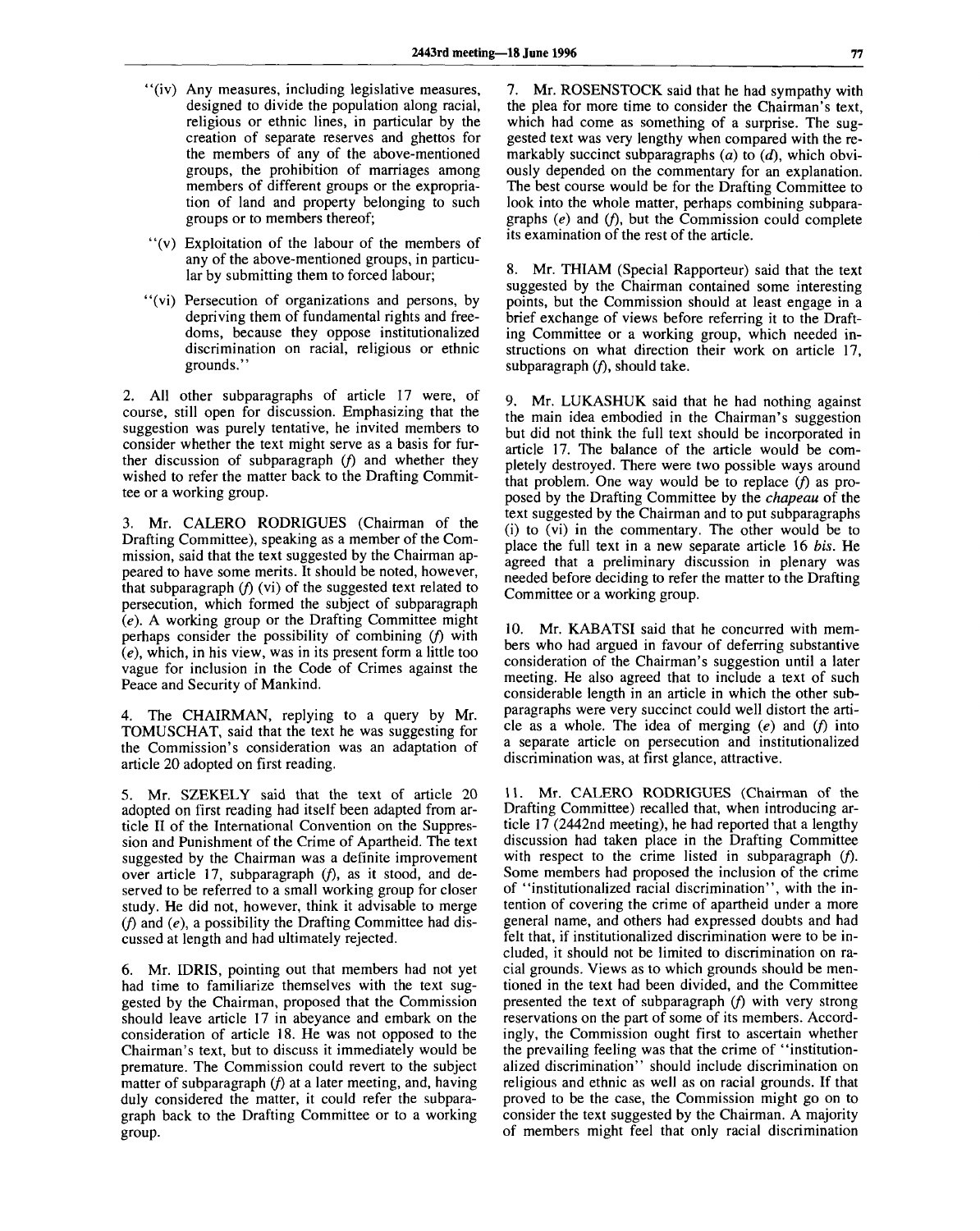should be referred to in subparagraph *if),* the other aspects being covered by subparagraph *(e).*

12. Mr. BENNOUNA said he agreed with the point made by Mr. Lukashuk about the place to be given to the Chairman's suggestion, the full text of which would seriously affect the balance of the article as a whole. He was inclined to favour a separate provision on institutionalized discrimination. If a decision was taken on that issue, the matter could then be referred to the Drafting Committee.

13. Mr. VILLAGRÁN KRAMER said that the Commission did not want to use the term apartheid, yet it was difficult to speak of a crime which corresponded to the crime of apartheid without actually using the term. The Chairman's suggestion was certainly an interesting one, and he was in favour of referring it to the Drafting Committee or a working group, possibly with a view to including the substance as a separate article.

14. Mr. de SARAM said that the phrase "which consists of any of the following acts", in the *chapeau* of the text suggested by the Chairman, introduced a limitation that was inconsistent with the Drafting Committee's wording for article 17. The difficulty could be overcome by including subparagraphs (i) to (v) in the commentary. Subparagraph (vi) of the text suggested by the Chairman contained the words "because they oppose" which, again, imposed a substantial limitation compared with the broader formulation in the Drafting Committee's article 17, subparagraph *(e).* As to the possibility of merging subparagraphs *(e)* and *if),* he was inclined to think that the two crimes in question should be kept separate, as persecution could exist in addition to institutionalized discrimination.

15. Mr. FOMBA said that, without prejudice to other solutions that might be reached in the Drafting Committee or in the Commission, he tended to the belief that the present wording of the *chapeau* of article 17 was satisfactory and self-sufficient. If the Commission decided that a more detailed definition of institutionalized discrimination was called for, he would accept that view. Like others, however, he deemed it more judicious not to expand subparagraph (f). Rather, it should be replaced by a separate, more explicitly worded, provision.

16. Mr. ROSENSTOCK said that it made excellent sense to consider whether subparagraphs *(e)* and *if)* should be combined or left separate and also to explore in greater depth what was covered by subparagraph *if)* that was not already covered by subparagraph *(e).* Given the events in Bosnia and the Great Lakes region of Africa, it was difficult to distinguish between racial, religious or ethnic discrimination. The world was plagued by those three types of discrimination, and probably others as well.

17. Mr. GÜNEY said that, in attempting to merge subparagraphs *(e)* and *if),* the Chairman's suggestion was an improvement. However, notwithstanding the proposal made by Mr. Lukashuk and supported by Mr. Bennouna, he thought that a decision at the current time on how to incorporate the suggestion in the article would be premature.

18. Mr. HE said that, although he sympathized with the Chairman's suggestion, he agreed with Mr. Lukashuk that it would be impossible to include all the elements in subparagraph *if).* The main ones should be singled out and the others left for inclusion in the commentary. It was unnecessary to refer the text back to the Drafting Committee, where it had already been discussed at length. As only two meetings remained to finish consideration of the draft Code of Crimes against the Peace and Security of Mankind, it would be wiser for several members to get together informally and produce a final text, which could be presented at the next meeting.

19. The CHAIRMAN said that, as the second reading of the draft Code was a matter of the highest priority, the Commission could, if necessary, allocate an additional meeting to the subject.

20. Mr. YANKOV said that the Chairman's initiative was a positive one, because subparagraph (f) was very vague as it stood. In the past two years, when the question of apartheid had been discussed, the Commission had broadly agreed on the need to find another solution, while retaining the definition used for apartheid. He concurred that racial discrimination should not be considered alone: institutionalized ethnic and religious discrimination were no less dangerous for international peace and security.

21. He was therefore in favour of condensing the wording, making it more general and leaving the details to the commentary. It would be difficult at the present time to merge persecution and institutionalized discrimination, for example, institutionalized forms of ethnic cleansing and remnants of various types of treatment akin to the traditional notion of apartheid.

22. Mr. MIKULKA said that the Chairman's suggestion deserved close study: there was general agreement that subparagraph *if)* was too laconic and not as precise as the other elements in article 17. However, the text should be referred to the Drafting Committee, which should try and remove all elements that overlapped with other parts of the text, for example in the *chapeau* of article 17 and in the Chairman's suggestion on subparagraph *if)* and in subparagraph *(e),* on persecution, and in the wording of article 16, subparagraph  $(c)$ .

23. The Commission should not expatiate on racial, ethnic and religious discrimination, but should see where those elements were already covered elsewhere. Only then could it decide whether it needed to draft a separate provision or whether all elements could remain in article 17. He was against a separate provision and thought that the problem could be solved by restructuring article 17.

24. Mr. TOMUSCHAT welcomed the Chairman's thought-provoking suggestion, but agreed with Mr. Mikulka about the many overlapping elements, in particular the fact that subparagraph *if)* (ii) was virtually identical with article 16, subparagraph  $(c)$ . As he saw it, the text must be shortened. His preference was for setting forth in the commentary the various elements mentioned in the Chairman's suggestion.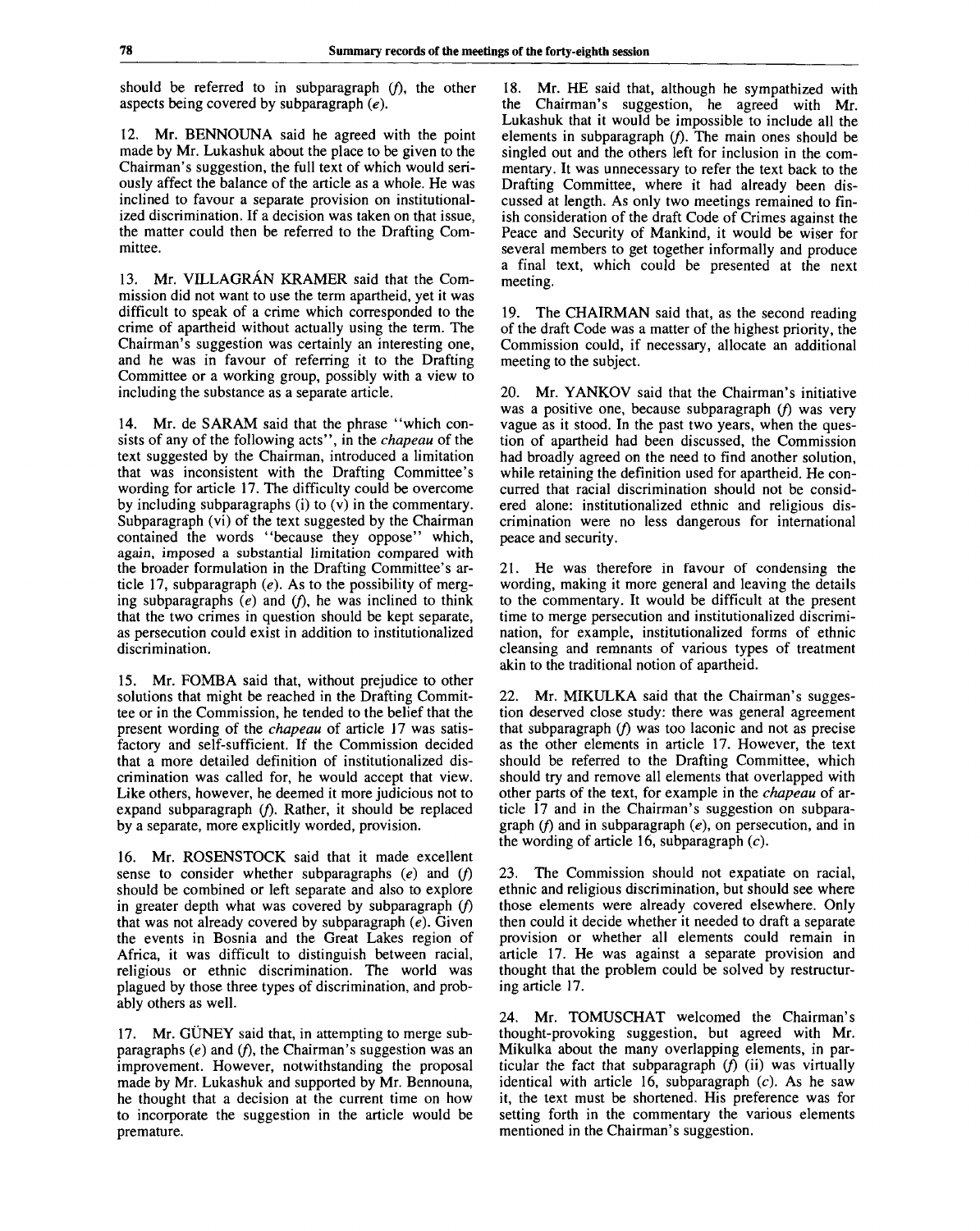25. He had considerable sympathy with the phrase "institutionalized discrimination" proposed by the Drafting Committee. It was not too vague. On the contrary, it was a comprehensive notion with clear contours. If the Commission sought to introduce too much detail, it ran the risk of not taking into account other cases which likewise deserved to be covered. Article 17 was concise. It would be noted that there was no definition, either, of "torture", "enslavement", "persecution" or "arbitrary". Further development of subparagraph *if)* would entail major changes and much additional work for the Drafting Committee. However, if so wished by a majority of members, the text could be returned to the Drafting Committee for the purpose of producing a wording that commanded a consensus.

26. Mr. EIRIKSSON commended the Chairman for his initiative, but wondered whether the original version might not be more appropriate. He agreed with Mr. Tomuschat that the present definition was not too vague. He feared, moreover, that the impact of the text suggested by the Chairman might be to limit the scope of the article unnecessarily, failing to cover some of the extreme forms of discrimination to which Mr. Rosenstock had referred.

27. Although subparagraphs (i) to (vi) in the Chairman's suggestion would fall within the definition, the *chapeau* had the effect of producing a rather exclusive list. Moreover, the English translation of the text contained an error: in the *chapeau* the word "racial" before "segregation", should be deleted. Even leaving the *chapeau* as it stood, the Commission would be limiting the scope of the article more than it had intended. On the other hand, he did not object to those elements being taken up in the commentary.

28. Mr. Sreenivasa RAO said that the Chairman's suggestion reflected the basic difficulty that most members felt in dealing with article 17. The question of crimes against humanity was a broad one. Taken individually, the contents of the article appeared to be even broader than the concept itself. The Chairman had shown that the aspect of discrimination alone could easily be expanded into a further six or seven subparagraphs. Given the opportunity, the Commission could do the same for each of the other categories. There lay the real difficulty. He wondered whether the Commission should really include such wide-ranging and divergent concepts, some of them rooted in culture, history and practices unrelated to racial discrimination. If the text was expanded and made more specific, the widespread practice of religious and social discrimination around the world, even without institutionalized approval through legislation, would place many countries on trial.

29. It was necessary to introduce a high threshold that went beyond normal concepts of the promotion and implementation of human rights. The criterion had to be international repercussions of such dimensions that they could legitimately be regarded as a threat to the peace and security of mankind. If the Commission looked at discrimination, as opposed to segregation, or considered the prohibition of interracial marriages, then it was dealing with a fundamental reordering of society. Although some of the elements in the text deserved to be pro-

moted, he was not certain that the Code was the right place to do so. Were not the efforts made in various human rights forums adequate? Could the Commission simply bypass difficulties by calling them crimes and placing them in the Code? He was not sure that that was the answer to social ills. The longer and more detailed the Code was, the less acceptable it became.

30. Mr. BARBOZA said that, as there appeared to be a large majority in favour of reconsidering whether to retain the wording from article 20 adopted on first reading, the text must be sent to the Drafting Committee. The Commission itself was not the most suitable place for a careful comparison of the Chairman's suggestion and article 17, subparagraphs  $(e)$  and  $(f)$ . In the version now under discussion, institutionalized discrimination was restrictive, because it was condemned only where used for the purpose of establishing or maintaining the domination of a particular racial, religious or other group. But there were also other reasons for discrimination, such as plain hatred. The examples given should be included in the commentary. Otherwise, the balance of the text might be distorted.

31. Mr. IDRIS said that institutional discrimination occurred every day in many societies, without being based on government policy. He was therefore strongly opposed to the wording, in the beginning of the Chairman's suggestion, which read: "Institutionalized discrimination ... based on policies". Again, he had misgivings about subparagraph  $(f)$  (v). Subjecting persons to forced labour was not so much an exploitation of their labour as a violation of their basic human rights.

32. Mr. YAMADA said that the Chairman's suggestion had clarified the notion of institutionalized discrimination, yet he had the impression that the *chapeau* raised the threshold. Also, an exhaustive list might have the effect of limiting the application of subparagraph  $(f)$ . As Mr. Tomuschat and Mr. Mikulka had already pointed out, parts of the Chairman's suggestion overlapped with other subparagraphs of article 17, as well as article 16. Furthermore, if the Commission agreed to the suggestion for clarifying subparagraph  $(f)$ , what was one to do with terms used in other subparagraphs, such as "torture", "enslavement" and "persecution".

33. The Chairman's suggestion should be referred to the Drafting Committee and the entire structure of article 17 should be reviewed.

34. Mr. ROBINSON said that the text suggested by the Chairman gave a broader picture of the acts that would constitute a crime against humanity, but he did not altogether agree with the exhaustive enumeration of those acts. In particular, the last part of the *chapeau,* referring to the domination by one racial, religious or ethnic group over any other group, was restrictive, though he appreciated that it was consistent with article 2 of the International Convention on the Suppression and Punishment of the Crime of Apartheid. It would be better to have a form of wording that provided wider coverage. He therefore proposed that the *chapeau* should be reworded to read:

"(/) Institutionalized discrimination on racial, religious or ethnic grounds consisting of acts based on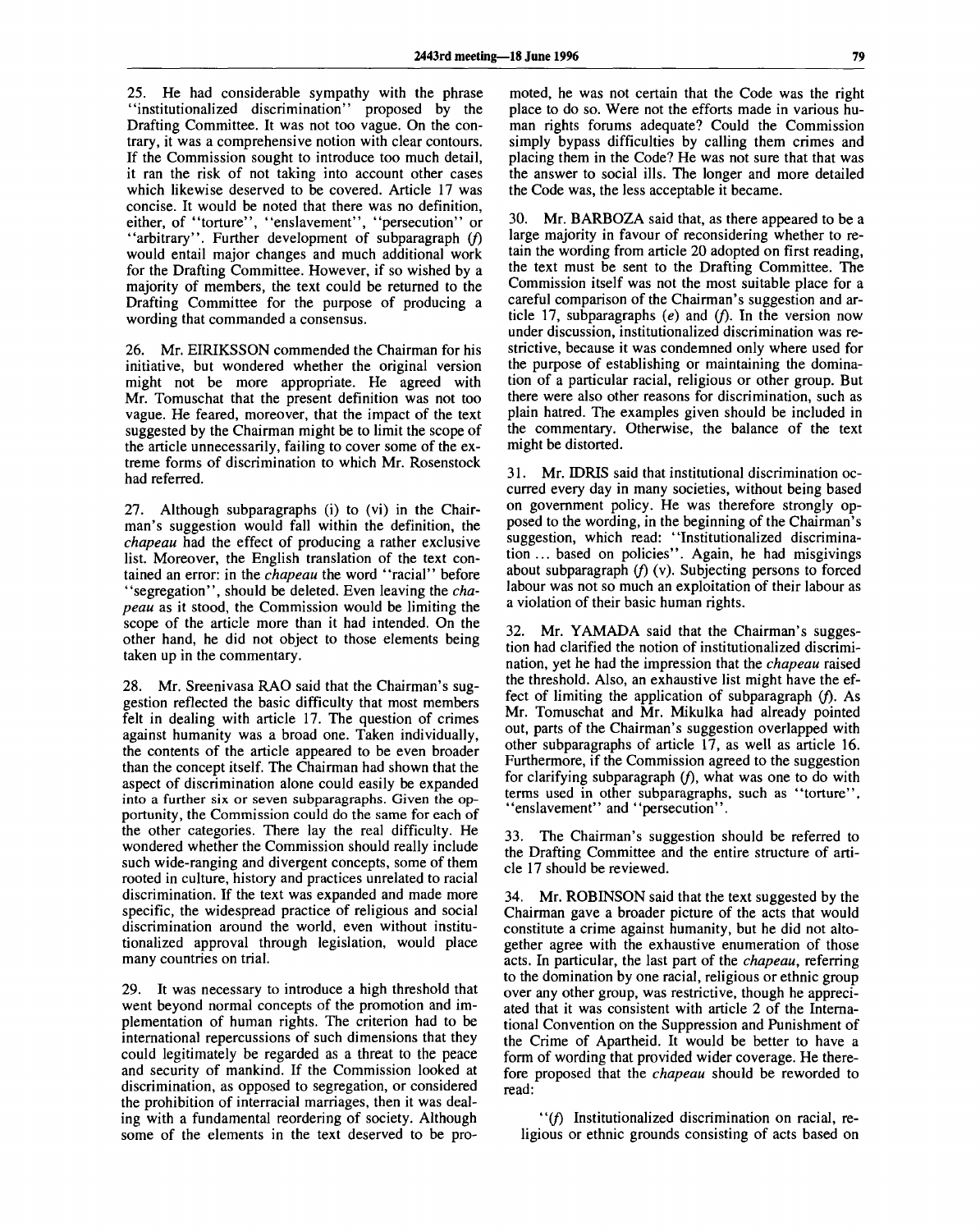policies or practices of racial segregation and discrimination."

35. Mr. BOWETT said that he had spoken against the original wording of article 17, subparagraph  $(f)$ , simply because he thought it was too broad. In his view, no institutionalized discrimination amounted to a crime against humanity. His concern could, however, be met by adding the words "involving denial of fundamental human rights'' at the end of the subparagraph.

36. Mr. KUSUMA-ATMADJA said that the *chapeau* of the text suggested by the Chairman tended to weaken the provision. Subparagraph (vi) was nonetheless very useful and, if the text were redrafted, should be retained.

37. Mr. THIAM (Special Rapporteur) said the fact that a procedural debate had turned into a substantive one would facilitate the Drafting Committee's work, since it would preclude any later need for a fresh substantive debate in plenary.

38. He did not favour the idea of a separate provision, as that would only lead to further endless discussion. The wisest course would be to retain the *chapeau,* and deal with the remaining items in the commentary. It was particularly important to shorten the provision and, he therefore proposed that the words "Institutionalized discrimination on racial, religious or ethnic grounds" should be replaced by "Institutionalized discrimination on racial grounds". That would also take account of the concern felt in some quarters that the words "on religious grounds" could cause problems for those of the Muslim faith. With those considerations in mind, he recommended that the matter should be referred to the Drafting Committee, which should take account of the views expressed during the discussion.

39. The CHAIRMAN said it seemed that a consensus was emerging in favour of referring the provision to the Drafting Committee. The fact that the discussion had developed into a substantive debate was not a bad thing, since the Drafting Committee would have certain indications that should give it food for thought and perhaps enable it to propose a form of wording acceptable to the Commission. He therefore suggested that the provision should be referred to the Drafting Committee.

40. Mr. CALERO RODRIGUES (Chairman of the Drafting Committee) asked whether the Drafting Committee would be precluded from considering the Special Rapporteur's suggestion, namely, to replace the opening words of the *chapeau* by the words "Institutionalized discrimination on racial grounds".

41. The CHAIRMAN said that, in his view, the Drafting Committee should be allowed the necessary leeway. It should start its work on the basis that the reference to racial, religious and ethnic discrimination would be retained but, if it were unable to agree on such wording, it should then fall back on the Special Rapporteur's proposal. On that understanding, he suggested that subparagraph  $(f)$  should be referred to the Drafting Committee.

*It was so agreed.*

42. Mr. TOMUSCHAT said that, as explained by the Chairman of the Drafting Committee, the word "arbi-

trary" had been added to subparagraph  $(g)$ , the intention being to take account of the fact that, in some limited circumstances and particularly for health reasons, it might be necessary to evacuate the population of a particular area. That could apply, for instance, in the case of the construction of a dam. The Commission certainly did not condone ethnic cleansing or massive expulsion of a population from its ancestral lands. The point should be clarified in the commentary.

43. The CHAIRMAN said it would indeed be useful to mention in the commentary cases such as serious flooding or industrial accidents, where transfer of the population would be permissible.

44. Mr. Sreenivasa RAO said that "arbitrary deportation or forcible transfer of population" denoted a massive movement of population whereas deportation usually applied to only one or two persons. It was generally used for instance, in cases of illegal entry, or where someone was an undesirable person, did not have the proper papers in his possession, or engaged in activities contrary to the law of the State. That point would presumably be properly dealt with in the commentary to avoid any confusion.

45. Mr. ROSENSTOCK said that, while he agreed in large measure with Mr. Sreenivasa Rao, the words "of population" in subparagraph  $(g)$  qualified the preceding words, which should take care of the matter. Also he agreed with the examples cited by Mr. Tomuschat, but regarded them as illustrative rather than exhaustive.

46. Mr. ROBINSON proposed that, for the reasons he had already given, a separate subparagraph reading "rape and other forms of sexual abuse" should be added to article 17 and that, as a consequential amendment, the words "and sexual abuse" should be deleted from subparagraph  $(i)$ . A separate provision was fully justified, given the importance of the whole question of protecting women's rights. The International Tribunal for the Former Yugoslavia and the International Tribunal for Rwanda provided a precedent in that connection.

47. Mr. KABATSI said he supported the proposal but noted that, when Mr. Robinson had last raised the issue, he had also referred to the question of gender. He (Mr. Kabatsi) wished to make it clear that, should the matter of gender be discussed in the Drafting Committee, he would experience difficulty in including any provision on the matter in article 17. A reference to gender could cause problems for those who held certain religious beliefs or had certain social arrangements based on gender. Such beliefs and arrangements gave rise to certain duties and rights which, though perfectly acceptable to those concerned, were not acceptable to the rest of the world. The Drafting Committee should bear that in mind when considering the question of gender.

48. Mr. SZEKELY said that he strongly supported Mr. Robinson's proposal and would have liked him to have raised the gender issue as well. The wording proposed by Mr. Robinson was, however, very clear and there should be no need to refer it to the Drafting Committee. The Commission could insert it in the article without further ado.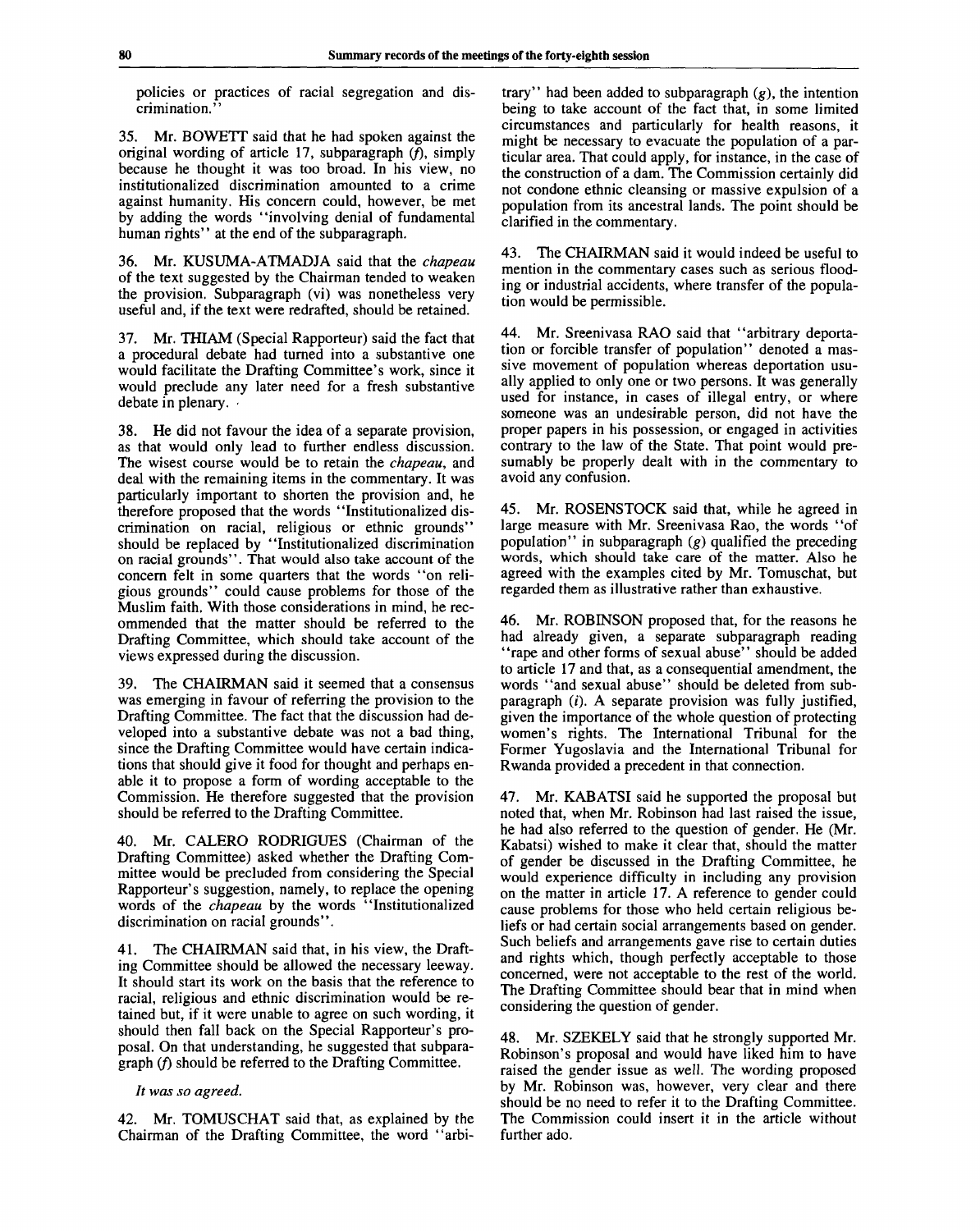49. Mr. GUNEY also supporting Mr. Robinson's proposal, said that the international community's recent bitter experience in the matter fully justified the inclusion of such a subparagraph.

50. Mr. TOMUSCHAT said he too agreed with the proposal. In his view, however, article 17 should refer not only to rape but also, in express terms, to enforced prostitution even though it was in fact already mentioned in article 18, subparagraph  $(f)$  (v). He therefore proposed a new subparagraph for article 17 preceding subparagraph  $(i)$ , reading "rape, enforced prostitution and other forms of sexual abuse". The existing subparagraph  $(i)$ would become subparagraph *(j).*

51. Mr. Sreenivasa RAO said he was not opposed to the proposals. However, some of the acts enumerated would be covered by "torture" in article 17, subparagraph  $(c)$ . Again, were others, such as enforced prostitution, sufficiently widespread or frequent enough to warrant inclusion in the article under discussion?

52. Mr. YANKOV said he supported the proposal made by Mr. Robinson as amended by Mr. Tomuschat. However, the words "such as mutilation, severe bodily harm" would add nothing to the preceding general formulation once the reference to "sexual abuse" was placed in a separate subparagraph. Those words should thus be consigned to the commentary, and subparagraph *(j)* should end with the words "human dignity".

53. Mr. BENNOUNA said that proposed new subparagraph  $(i)$  was justified by the problems that had lately arisen in the international arena. However, a problem still remained with regard to subparagraph *(j).* He personally was opposed to broad catch-all categories such as "other inhumane acts which severely damage physical or mental integrity, health or human dignity", particularly where the object of the exercise was to define a crime against the peace and security of mankind. In any case, that category overlapped with torture to a considerable extent. It seemed to him that to severely damage physical or mental integrity was to torture someone. The formulation should be added to the category "torture", or else be consigned to the commentary to subpara $graph (c)$ .

54. Mr. IDRIS said Mr. Yankov was right: if the Commission insisted on maintaining subparagraph *(J),* there would be no need to enumerate the "other inhumane acts". After listening to Mr. Bennouna's comments he would even go further. The reference to "other inhumane acts" could be deleted, and any listing could be dealt with in the commentary. On the new subparagraph  $(i)$ , he fully supported the proposal by Mr. Robinson.

55. Mr. SZEKELY, referring to Mr. Sreenivasa Rao's assertion that Mr. Robinson's proposal referred to crimes that would be covered by the category of "torture", said that that assertion would be true only if an entirely new definition of torture were adopted. Article 1 of the Convention against Torture and Other Cruel, Inhuman or Degrading Treatment or Punishment contained a very precise definition of torture which was in no way compatible with the types of act included in the new subparagraph  $(i)$ .

56. Mr. de SARAM noted that the Commission was now drafting in plenary, which was perhaps unavoidable. He agreed with those members who had difficulty in accepting a truncated version of subparagraph *(j).* If the examples following the word "dignity" were to be eliminated, the question would arise whether the Code would, for instance, encompass forms of punishment such as solitary confinement for long periods of time, which if practised systematically, were covered by the *chapeau* to the article. Such practices were abhorrent, but he was not sure that the Commission should seek to remedy them in article 17.

57. Mr. THIAM (Special Rapporteur) cautioned against deletion of the words "other inhumane acts". To begin with, the most recent statutes, those establishing the International Tribunal for the Former Yugoslavia and the International Tribunal for Rwanda,<sup>6</sup> had set a precedent by using the expression, thereby allowing those bodies some latitude in determining what constituted an inhumane act. Secondly, if the expression were deleted, the Commission would then be faced with the impossible task of ascertaining that no inhumane act had been omitted from the enumeration in the remainder of the article.

58. The CHAIRMAN said Mr. Robinson's proposal was clearly warranted, given the prominence that the phenomenon had recently assumed in international life. But to eliminate the examples of inhumane acts would weaken subparagraph *(j)* and might also broaden its scope unduly. Such acts might indeed constitute crimes, but not necessarily crimes against the peace and security of mankind within the meaning of the Code. As a compromise, would Mr. Robinson be prepared to accept a reference to "rape, enforced prostitution and other forms of sexual abuse" in the original subparagraph  $(i)$ ? The importance the Commission attached to that phenomenon could then be highlighted in the commentary.

59. Mr. ROBINSON said he commended the Chairman for his proactive chairmanship. However, he had as yet heard no objection to the proposal to make the issue of rape, enforced prostitution and other forms of sexual abuse the subject of a separate subparagraph, an approach he preferred before deciding, when the Commission subsequently came to consider proposed new subparagraph *(j),* whether the latter required some amendment. In that regard, he favoured retention of subparagraph *(j),* since he did not believe that the enumeration in subparagraphs *(a)* to *(h)* covered all inhumane acts.

60. As to the point raised by Mr. de Saram, the Convention against Torture and Other Cruel, Inhuman or Degrading Treatment or Punishment contained a saving clause in article 1 stating that the term "torture" did not include pain or suffering arising only from, inherent in or incidental to lawful sanctions. The commentary should make that point absolutely clear.

61. The CHAIRMAN said that in effect the Commission was already considering subparagraph  $(j)$ , since

<sup>&</sup>lt;sup>5</sup> See 2437th meeting, footnote 6.

<sup>6</sup> Ibid., footnote 7.